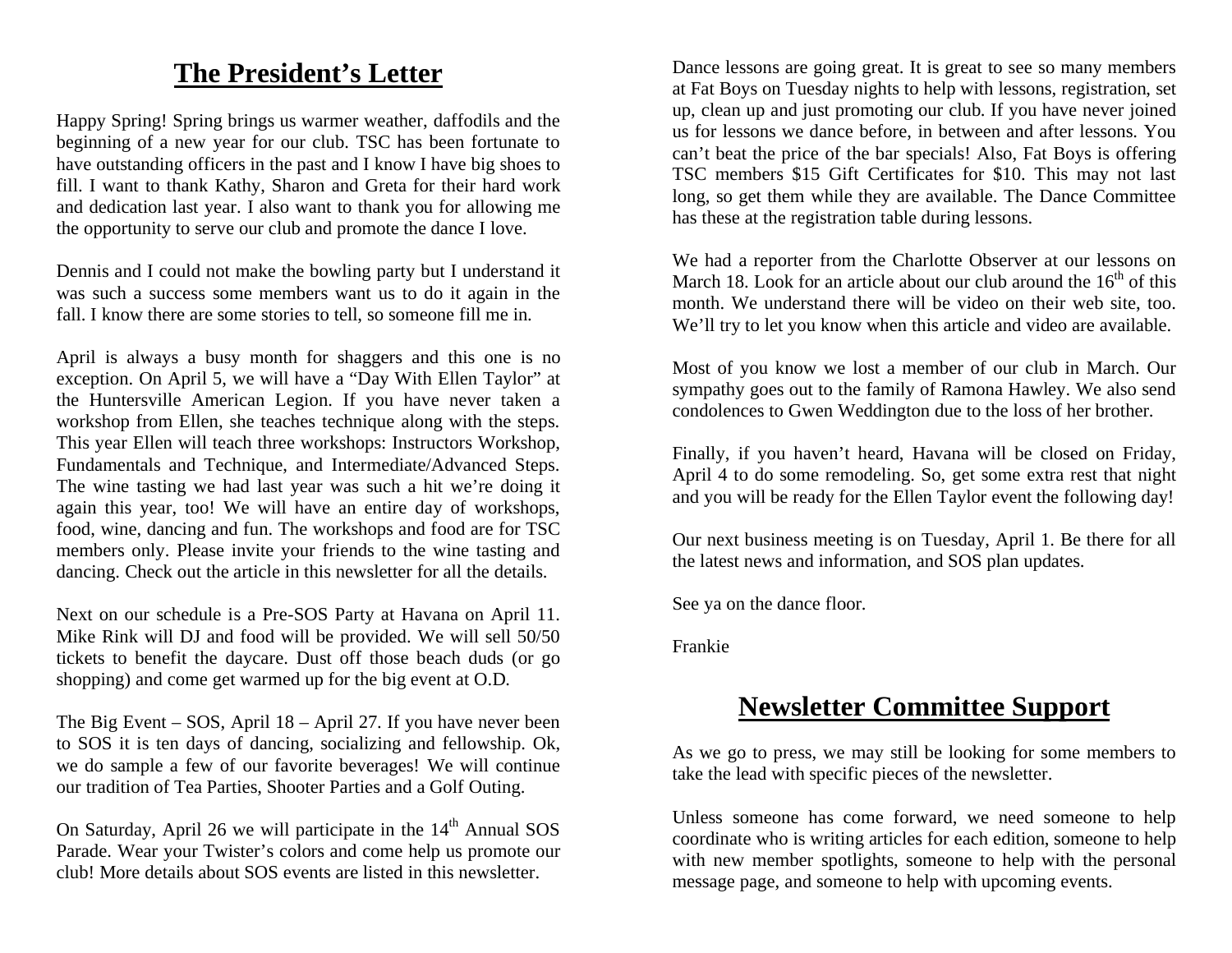### **Shag Club Meeting News**

At our last meeting, seventy-seven members and four guests attended. The Treasure Chest of \$77 was won by Frankie Johnson.

The next business meeting will be on April  $1<sup>st</sup>$  at Fat Boys Restaurant (I-77, exit 36). Music starts at 7pm. Members are encouraged to come early and enjoy the delicious buffet. The business meeting begins at 8:00 PM.

Lena Flinchum, Ann Miles and Dennis Pethel have submitted applications to join TSC. Each will need to be at our meeting to be voted on. Come out and meet them!

Remember, you may be the next member to win if you are at the meeting this month! Plan to dance afterwards. We always have music on Tuesdays!

### **Shag Shoes For Juniors** By Frankie Johnson

Remember those \$100 shag shoes you only wore once? The ones sitting in the very back of your closet! Why not give them a new home and do a little spring-cleaning at the same time?

Once again, Ellen Taylor is collecting gently used shag shoes for junior shaggers. These shoes are distributed to juniors at events such as Junior SOS. These are children that have an interest in our dance but do not have dance shoes.

Now, we don't need your cowboy boots or your old tennis shoes (yes, we did collect a few of these last year). We are looking for gently use shag shoes for men and women. If you still have the box or bag, that's even better.

Take your shoes to the SOS Company Store during SOS. Buy a tee shirt while you're there! If you can't make it to SOS, bring the shoes to me any Tuesday night and I will get them to Ellen.

# **A Day With Ellen Taylor**

For the last few years, TSC has hosted a "members only" workshop with Ellen Taylor. If you are new to the shag world, Ellen is one of the premiere instructors of the dance. She is a member of the *Shaggers Hall of Fame* and *Living Legends*. Ellen conducts workshops throughout the year including one of the workshops offered at Fall Cyclone. She emphasizes technique in all of her workshops. Our *Day With Ellen Taylor* will include workshops, food, a wine tasting, and dancing. Workshops and food are for TSC members only. At 7pm, doors are open to everyong. **The event will be held at the Huntersville American Legion. From I-77, exit 23, go East. Bring your cooler and stay the day!** 

**1:00 – Instructors Workshop -** This workshop is for anyone in our club that desires to teach the dance we love. You do not need to be teaching for TSC to attend. If you are teaching for your church, your friends or your children, you may want to attend. We are trying to keep the class small, so if you want to attend please contact Frankie at 704-873-2809 or frankiejohnson@adelphia.net.

**2:30 – Fundamentals and Technique -** This workshop is for anyone that wants to dance better. It is good class for beginners as well as experienced shaggers hoping to move to the "next level". If you have never attended a workshop, now is your opportunity.

**4:00 – Intermediate and More Advanced Steps -** If you like mirror-patterns or lead-follow steps, this one is for you.

**6:00 – Let's Eat. -** After all that dancing, we will need some nourishment! Food and set-ups will be provided.

**7:00 – Wine Tasting -** TSC Members and everyone else is welcome. It's only \$5/person. Robin Nantz will once again provide us with several great wines to sample. (See separate article.)

**8:00 Dance And Party -** \$5 per person. Complete the evening by showing off your new skills to music provided by Clyde Waller. You need to BYOB or favorite beverage. Set-ups will be provided.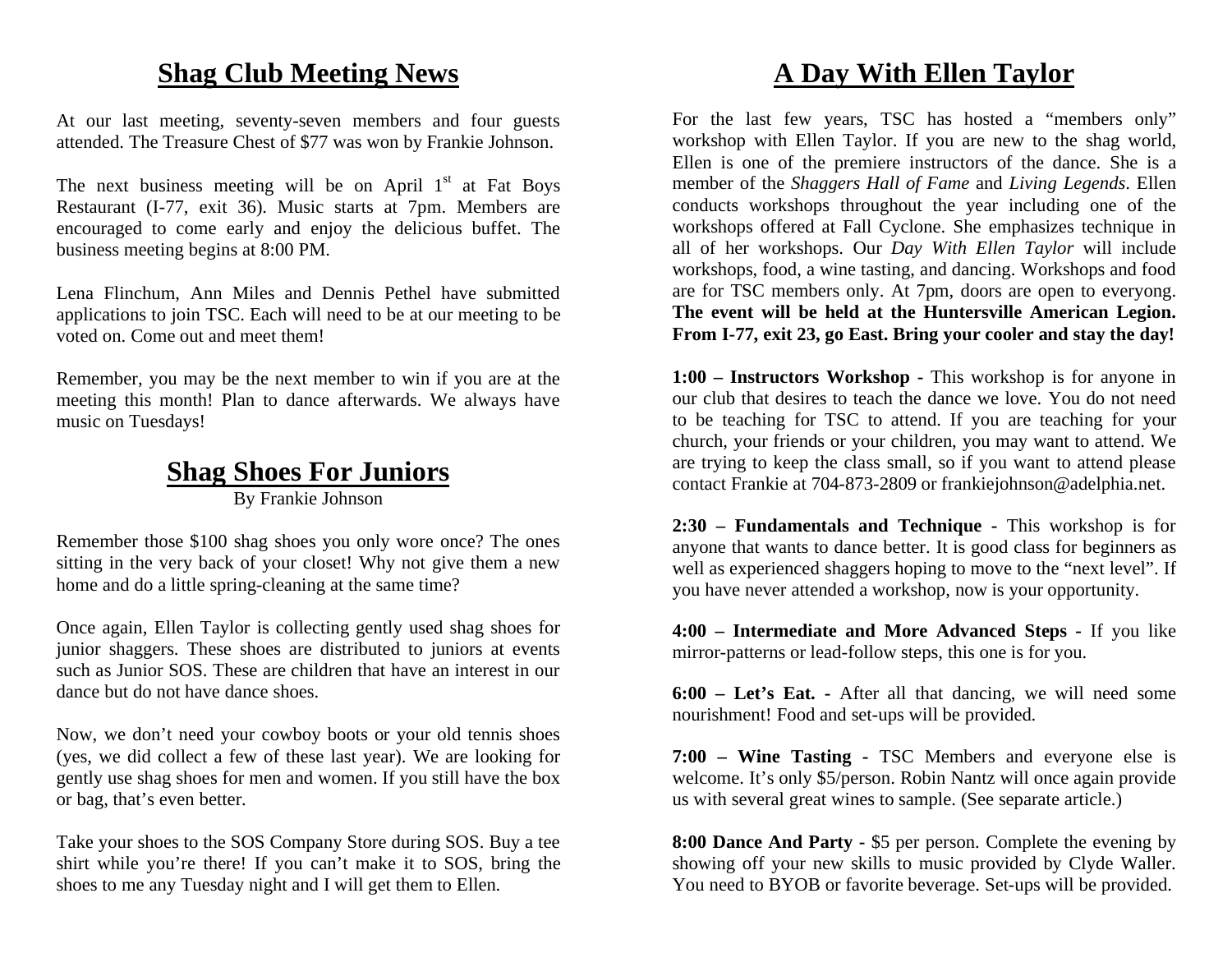### **Wine Tasting Event**

By Robin Nantz

Hello fellow "winos". Are you ready for our next wine tasting? It's going to be combined with Ellen Taylor's day of dance instruction on April 5th. More details are in this newsletter.

I have noticed that at all the past wine tastings, the sweeter wines drew much more attention and appreciation. So, I thought that this time we would explore the great grape of Germany; the Reisling.

When shoppping in the German wine section of your local store, do you know the difference in a Kabinett, Spatlese, or Auslese? Well come and find out! Yes, there's more to know about the Reisling than just that pretty green or blue bottle. I think you will find all these wines very delicious!

For the dryer wine drinkers, we will also have a Sauvignon Blanc and Pinot Noir from New Zealand. Yummy! Cheers!



The Huntersville American Legion is at 107 N Main Street.

From I-77, exit 23 go East 8/10 of a mile. Turn Left onto Main Street. (If you cross railroad tracks, you went too far.)

### **Going To The Beach**

By Warren Moretz

Greta and I recently took a long weekend and escaped to the beach. We lucked upon radio station 770 AM out of Rockingham. Good beach and shag music with minor advertisement. We were able to listen to that station until we could pick up 94.9FM "The Surf". It made the trip more enjoyable. Here's looking forward to a great spring and summer.

**Additional Note From Warren:** "Why not start a list of great places to eat (fast food or other) that may have developed into a routine for a beach trip. I would love to hear some suggestions from the folks that have been doing this for many years. Maybe we should include the cheapest place to buy gas. Everyone also has the best and fastest way to the beach, too."

Ok, gang, let's do it. We've already got a few submissions for this issue. Get yours in soon, and we'll print the info in future editions!

#### **From Donna Hord**

I take Hwy 218 to Hwy 74 to Hwy 501 at Laurinburg. Turn right on 501 to Rowland. (Hwy 130 will merge onto 501 about 1/2 way to Rowland.) Hwy 501 will turn right at the stoplight in Rowland. Don't turn. Stay on Hwy 130 about 7 miles. Turn right onto 904, go about 8 miles. Turn right onto Hwy 41, go about 5 miles to Lake View. Turn left onto Hwy 9.

The best radio station is The Surf at 94.9FM.

#### **From Tim Wozny**

Here are some web sites to find the cheapest gas prices anywhere in the U.S.A if you know the zip code.

http://autos.msn.com/everyday/gasstations.aspx?zip=&src=Netx

http://www.gasbuddy.com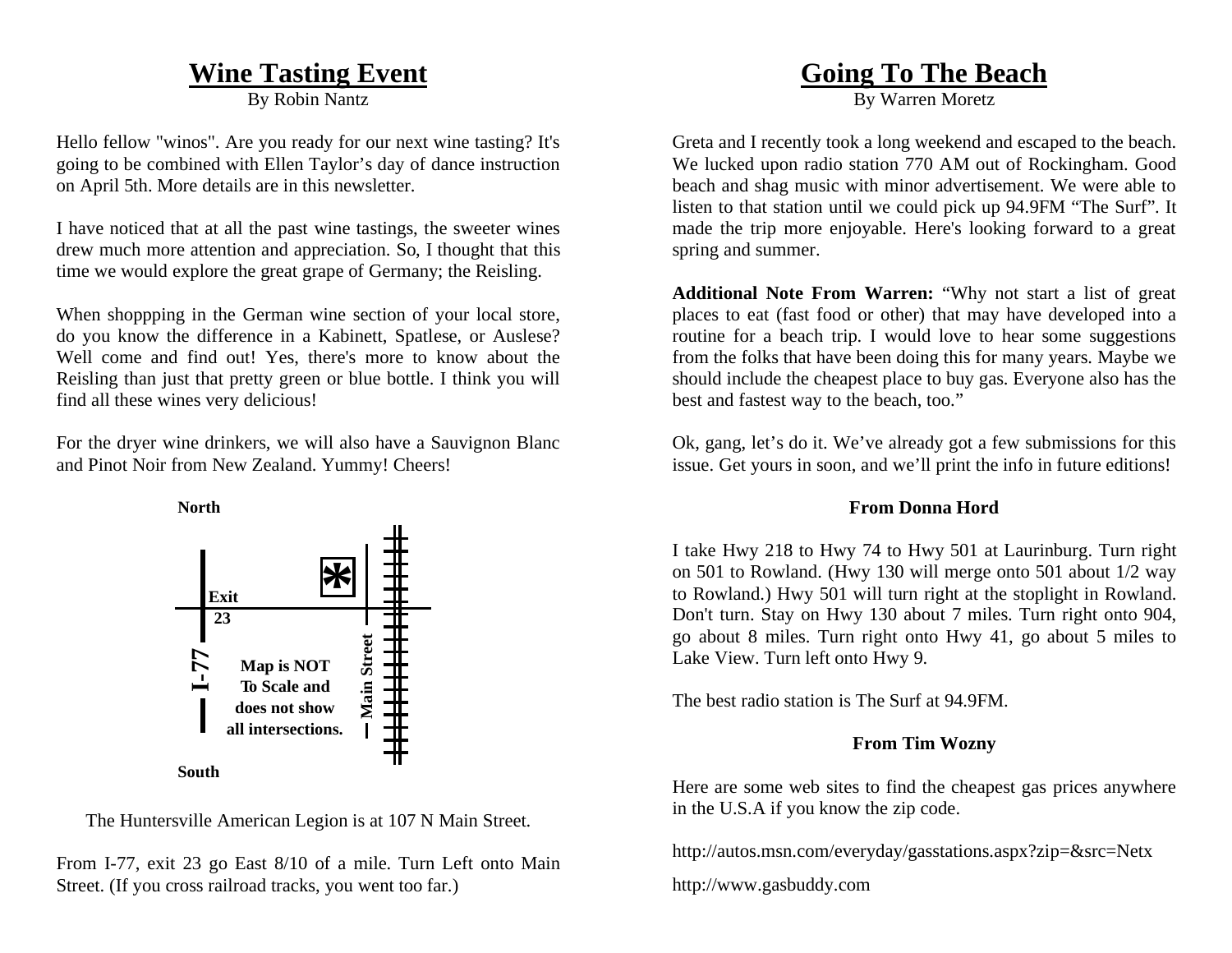#### **And On The Lighter Side… From Frankie Johnson**

Fastest Route to Ocean Drive from Troutman

Take one "nerve pill" 30 minutes before the trip begins. Get in the car with Dennis and try to buckle your seat belt before he takes off. Say a prayer that the Lord will guide you safely to your destination. Start reading a very good book or do anything that will keep your mind off of the rate of speed you are traveling.

If you hear cussing, don't look up. You are about to pass another car in a no passing zone.

When you stop, always go to the bathroom. It may prevent an accident in the event of a close call.

When you get to the beach, say another prayer thanking the Lord for your safe arrival. Take the same route home.

### **A Day Of Dance**

By Buzz and Jackie Holshouser

Iredell Memorial Hospital in Statesville recently presented the first annual Day of Dance in Iredell County at the Charles Mack Citizen Center in Mooresville.

The event educates young and old on the importance of staying active through movement. The event included health screenings, physician presentations, refreshments, dance demos and almost 40 vendors from the community.

Information regarding shag lessons offered by the Twister's Shag Club was announced to the roughly 600 people in attendance at the Day of Dance event.

Twister's Shag Club members participating in the Carolina Shag demonstration included Gwen Weddington, Claude McKinney, Buzz and Jackie Holshouser, Lynn Bullard, Rhonda Alexander and Frank Melcor. (Gwen, Jackie and Lynn are IMH employees).

## **When, Where And What During SOS**

- Saturday, April 19: Fat Harold's Back Deck at 5pm for the first SOS Tea Party of the week. (For new members, that's "Long Island Iced Tea".) We'll have some food there, too. Ray Scott will DJ. This event is free for members, and \$10 for guests.
- Wednesday, April 23. Ducks Too at 5pm. We're having a beer, wine and Shooter party. Food will be included. The DJ's will be Mike Rink and Eddie Teeter. Don't miss out. This party is free for members, \$10 for guests.
- Thursday, April 24. Eagle's Nest Golf Course (just down the road). Captain's Choice golf outing for men and women, members and guests. Cost is only \$40. The tee time is 12:25. Please be there around 11:30am, so we can make up teams, etc.
- Saturday, April 26 on Main Street up beside Kroger. The SOS Parade starts from the parking lot. Be there by noon. We'll all board the trailer trams and party as a group. Don't be late. This is one of the highlights of the week. Don't miss out on the fun.
- Saturday, April 26. O.D. Beach Club (at the Spanish Galleon) at 5pm. It's our second Tea Party, and some really great food. Betty Brown will be in the DJ booth. Don't be late.
- Sunday, April 27: Fat Harold's at 8pm. For those lucky enough to still be there, we will have our annual Bob Rea "I'm not leaving SOS and you can't make me" party. This event keeps growing, and it never fails to create some special memories.

If you can't remember what time something starts, just think about the number "five". That's when all of our "Tea Parties" and our "Beer/Wine/Shooter Parties" always begin. Other events and activities will take place as noted previously.

*Please remember to wear a TSC hat, visor or button, or a TSC or Cyclone shirt at these events. We want our "team" to be seen as a group. Remember, if you need TSC items, see Frances Smith.*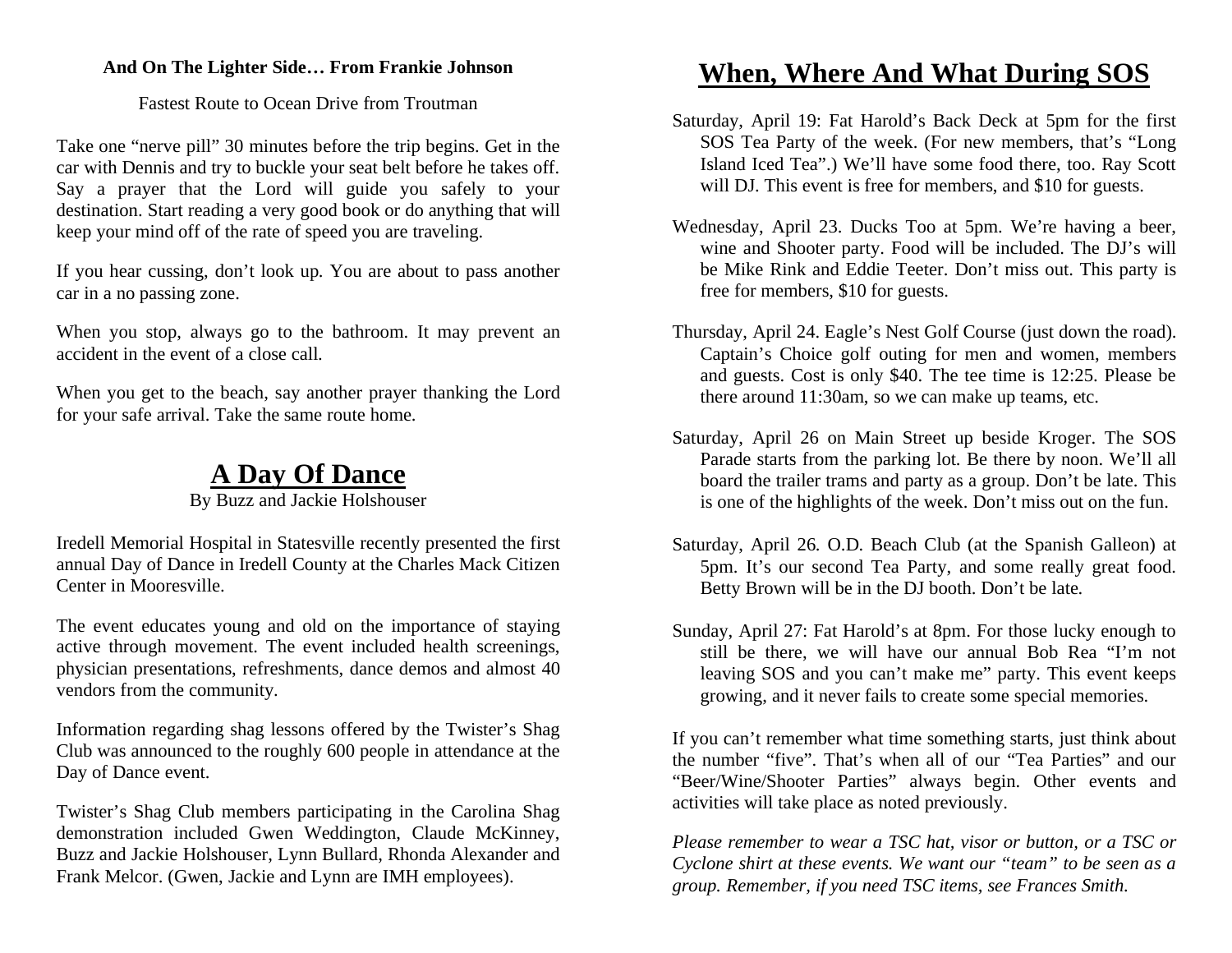## **Get Your SOS Membership Card, Today**

As we go to press, Twister's Shag Club has sold 165 SOS membership cards. That's awesome! We still have a few more. If you want one before Spring SOS, see Kay Howard immediately.

The sale of SOS cards provides the Association of Carolina Shag Clubs with all of its money. These sales pay for ACSC meetings, ACSC expenses, and ACSC/SOS events (among other things). But, an average of 10 clubs don't sell any SOS cards or any Fun Monday tickets every year! It's just not right, and it's not fair to the other clubs. A committee recently made a motion to require *each* club to sell a minimum number of SOS memberships each year (equal to 15% of that club's average roster total). The motion would have required TSC to sell at least 21 cards this year. No problem, right? Wrong! The motion was actually defeated at the last ACSC meeting. Obviously, some people *expec<sup>t</sup>* to get something for nothing and have no problem letting others do all of the work. Fortunately, TSC members know that "you can't take something out of the piggy bank if you don't put something in to it". Your support makes TSC successful! Thank you for all you do!

### **The Silent Treatment**

Submitted By Laura Lemmond

A man and his wife were having some problems at home and were giving each other the silent treatment. Suddenly the man realized that the next day he would need his wife to wake him at 5:00 AM for an early morning business flight.

Not wanting to be the first to break the silence (and lose), he wrote on a piece of paper, "Please wake me at 5:00 AM." He left it where he knew she would find it.

The next morning the man woke up, only to discover it was 9:00 AM and he had missed his flight. Furious, he was about to go to see why his wife hadn't wakened him when he noticed a piece of paper by the bed. The paper said, "It is 5:00 AM. Wake up."

### **What A Loss!**

By Susan Dahl

Our shag club and the world has just lost a super, friendly, kind, class act lady. It was way too soon for Ramona to leave. What a void there will be in so many lives.

This has been one of the saddest four weeks of my life. Other tragic events have also happened. Nancy Brody and Gwen Weddington lost their brothers, and so many other people have had traumatic events in the last month. I hope there will be a change for the better in the weeks to come. Maybe Spring will bring good things.

Thanks for those who could attend Ramona's Memorial Service. I know many of you could not leave your jobs. But the shaggers had a great turnout. I hope everyone will be at her Celebration of Life Party, put on by her friends in Twister's, on Friday night, May 9.

We know Ramona is in a better place, but we wish it could have happend down the road a bit. We'll miss you girlfriend!

# **More About This Loss**

By Maggie Hosford

I joined Twister's shag Club about two years ago. Some of the people I first met were the reason I stayed. One of them was Ramona. She was such a lady. She was so friendly, so beautiful, and so classy. She made me feel so welcomed. I loved her.

We have lost her. But as she was in life, she was in death. She left us, a lot of us not even knowing she was sick. She was a beautiful smiling, loving, giving person till the very end. Not complaining, but smiling and living life to the end.

I, for one, will miss her so very much. But I do thank God for the time I was gifted and was able to have this wonderful person in my life.We are all so lucky that she graced our lives. May she rest in peace, and shag into eternity.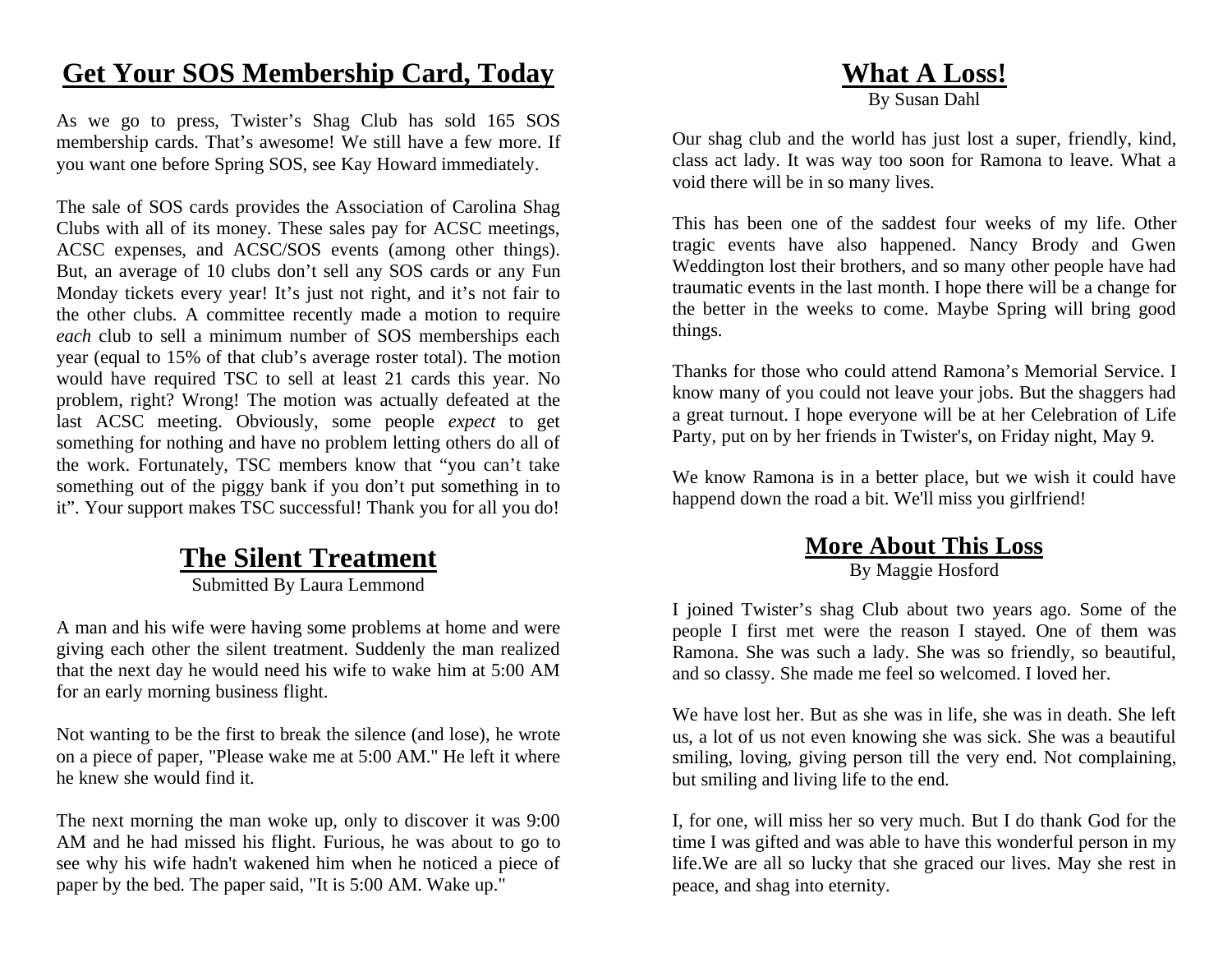### **Outodoor Events Of Interest**

By Rick Thompson

#### **Here is the Shelton Vineyard band schedule. Shelton Vineyard is a little more than an hour up I-77 near Dobson and Mt Airy.**

May 17 - Bennie Anderson And The Drifters - \$20.00 June 7 - Vintage Years Orchestra - \$20.00 June 21 - The Swingin' Medallions - \$20.00 July 19 - The Tams - \$20.00 Aug. 16 - The Embers - \$20.00 Sept. 20 - General Johnson & Chairmen of the Board - \$20.00 Concert Season Pass - \$100.00

#### **Here is the band schedule for the Gastonia Downtown Alive Concert series for 2008:**

| May 29 - Coastline Band         | July 24 - Coming Up Brass |
|---------------------------------|---------------------------|
| June 12 - The Spontanes         | Aug. 7 - SuperGlide       |
| June 26 - The Embers            | Aug. 21 - Key West Band   |
| July 10 - The Fantastic Shakers | Sept. 4 - The Tams        |

### **More Outdoor Music News**

Submitted By Nancy Massengill

The City of Kannapolis Park and Recreation has announced their Summer Concert Series. Included are:

Sat. June 21 A1A (The Official Jimmy Buffet Tribute Band), and Friday/Saturday August 8 & 9 The Beach Music Festival. Friday features Jim Quick and Coastline Band. Saturday features the Craig Woolard Band, Mark Roberts and the Breeze, and the Fantastic Shakers. The concerts are held at Village Park just off Hwy. 3 in Kannapolis at 7 PM.

The web link info is www.ci.kannapolis.nc.us and the select summer entertainment schedule. The concerts are free to the public. Bring your own chair or blanket and food/beverage. No alcohol is permitted.

## **Final 2008 Membership Notice**

**As of the printing of this newsletter, Twister's Shag Club has 144 Members. The 2008 club year started on March 4th. If you do not see your name listed below, the April 1st meeting is your absolute last chance to remain a member. Mail in your renewal get it to someone on a Friday night, or bring it to the meeting. This is your last newsletter from TSC and your final chance!** 

Sharon Abernethy, Ed Alexander, Rhonda Alexander, Gil Algier, Vickie Allen, Joyce Anderson, Dick Bigham, Charles Binder, Iris Binder, Doris Black, Bill Blanton, Irby Bouknight, Pat Bouknight, Al Brandon, Diane Brandon, Audrey Brock, Nancy Brody, Rees Brody, Allen Brown, Phyllis Brown, Rodney Broyhill, Lynn Bullard, Edward Carter, Sharon Carter, Peggy Cavin, Barb Cella, Bob Cella, Betsy Chapman, Marvin Chapman, Ken Culpepper, Susan Dahl, Tim Davis, Ross Eason, Sherry Eason, Claire Erckman, Marcia Felts, Mike Felts, Jennifer Finney, John Finney, Jeff Firestone, Rochelle Firestone, Mary Frawley, Ralph Gettings, Randy Godfrey, Susan Godfrey, Debbie Green, John Grice, Bill Hackney, Dean Hajnos, Roger Hammond, Dianne Harrington, Richard Harrington, Arnold Hatley, Brenda Hatley, Rhonda Hill, Sandra Holmes, Buzz Holshouser, Jackie Holshouser, Brian Holt, Leigh Ann Holt, Margaret Honeycutt, Donna Hord, Ann Horton, Jim Horton, Margaret Hosford, Kay Howard, Milly Humphrey, Celia Hunter, Gene Hunter, Ava Hurd, Jim Hutson, Margaret Hutson, Dennis Johnson, Frankie Johnson, May Johnson, Tim Johnson, Alan Keir, Edie Kello, Malcolm Kello, David Kelly, Dennis Kerr, Kathy Kerr, Ellen Kidda, Tommy Laws, Wilma Laws, Laura Lemmond, Roger Lemmond, Nancy Massengill, Wayland Massengill, Claude McKinney, Frank Melchor, Shirley Meldau, Dean Melton, Jimmy Melton, Beverly Munday, Charles Munday, Jo Murphy, Dan Musgrove, Janice Musgrove, Robin Nantz, Bill Randall, Bob Rea, Cindy Rea, Kim Riley, Pete Riley, Mike Rink, Pam Rink, Beverly Rowse, Paul Scaglione, Geoff Siege, Pam Siege, Joanne Sloop, Khris Sloop, Teresa Sloop, Clay Smith, Frances Smith, Howard Smith, Lyn Smith, Walter Smith, Eddie Teeter, Libby Teeter, Kathy Thompson, Rick Thompson, James Thorndyke, Roger Trexler, Mike Turbeville, Terry Turbyfill, Marilyn Wagner, Robert Wagner, Carol Warren, Mike Warren, Al Waters, Linda Waugh, Gwen Weddington, Betsy Weiss, Karl Weiss, Rick White, Sherry White, Norma Wiles, Nancy Williams, Chuck Willingham, Timothy Wozny, Dean Yancey.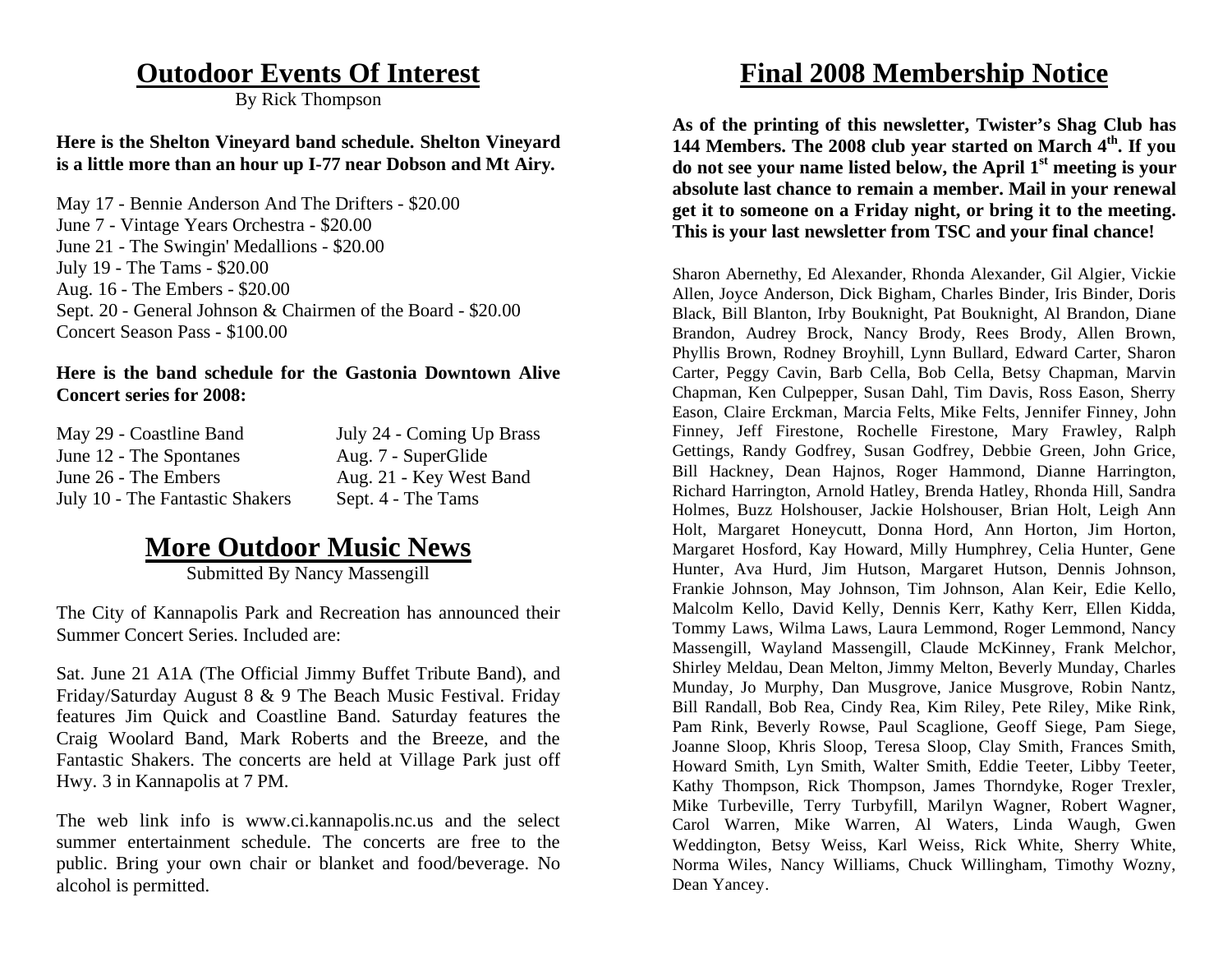## **What's Happening In The Shag World**

### **GoShagging.com Has More Items And Details!**

*Note: Party flyers & club mail can be viewed at monthly meetings.* 

#### **April 1: TSC Meeting. Social 7pm, Meeting 8pm.**

April 4-5: Vinyl Party hosted by Charleston Shag Club. \$10. DJ's Betty Brown, Walter UpChurch, Dick Hamrick, Terry Hopper. 843-571-3668 or mysticlady@mindspring.com

#### **April 5: A Day With Ellen Taylor (More details coming soon.)**

April 10: Pre-SOS Party hosted by The Charlotte Shag Club. DJs Mike Brantley & Ferrell Watts. charlotteshagclub.com

#### **April 11: SOS Kickoff Party hosted by Twister's Shag Club. DJ Mike Rink. Lots of free food, fun and more. Don't miss it.**

April 12: Lexington Shag Club monthly social. \$7. DJ Clyde Waller. 336-357-0011 or lexingtonshaggers@hotmail.com.

April 12: Brushy Mountain Shag Club monthly party. \$6. DJ Mac Mast. 336-838-4144 or hauser013@aol.com.

April 12: Pre-SOS Party hosted by Gaston Shaggers. \$6. DJ Summie Davidson. 704-827-1770 or patsyfuller@carolina.rr.com.

April 13: Sandy Beach Shag Club Pre-SOS Party. DJ Steve Coley.

#### **April 18-27: SOS Spring Safari at North Myrtle Beach, SC.**

May 10: Lexington Shaggers Monthly Party. \$7. DJ Johnny Bass. 336-357-0011 or lexingtonshaggers@hotmail.com.

May 10: Gaston Shaggers monthly party hosted. \$6. DJ Tommy Samole. 704-827-1770 or patsyfuller@carolina.rr.com.

May 16-18: Shaggers Holiday hosted by Islander's Shag Club. \$40. DJ Murl Augustine. 843-762-7861 or knkshag@earthlink.net.

May 16-18: Mountain Boogie Walk at Hern's Hangar hosted by the Beckley Area Shag Club. \$50. DJ's John Smith & Ed Timberlake. 800-294-0855 or shagbasc@earthlink.net.

#### **May 17: TSC Golf Outing, Meal and Dance. Details TBA.**

May 23: Statesville Shag Club Sock Hop. \$7. DJ Gene Hensley.

May 29-June 1: Palmetto Shag Club's Southern Comfort. \$50 - \$60. DJs Booger Brothers, Jim Bowers, Skip Mallios, Gene Hensley, Rodney Still, Gene Sistare. www.palmettoshagclub.com or 803-796-6106 or npowell09@aol.com.

May 31: Benefit dance hosted by Greater Triad Shag Club. \$5. DJ Jim Wayne. 336-288-3651 or pwayne7@msn.com.

#### **June 7: Local Area Shag Club Party. More details TBA soon.**

June 14: Monthly party hosted by Brushy Mountain Shag Club. \$6. DJ Roy Childress. 336-838-4144 or hauser013@aol.com.

Jun 12-15: Shag-A-Ganza by Golden Isles Shag Club. \$60. DJs Paul Spaulding, Murl Augustine and Mike Harding. 912-266-7871

June 20-22 Shaggin' on the Boulevard by Charleston Area Shag Society. \$45. DJs Larry Edwards & Eddie Teeter. 304-744-2388

June 21- Boone Shag Club's Boogie to Boone. \$25-\$30. DJs Larry Calhoun & Gene Hensley. 828-7736246 or caweathers@msn.com.

#### **June 28: Bus Trip to the Oldies Party At Tanglewood Park. \$10 for members, \$20 for guests. DJ Roy Childress. Info soon.**

July 11-13: ACSC Summer Workshop

July 17-20: Junior SOS

**July 26: TSC's Turntable Treasures Vinyl Party & Fundraiser** 

Sept 12-21: SOS Fall Migration.

**Nov 7-9: The Fall Cyclone. More info on www.goshagging.com**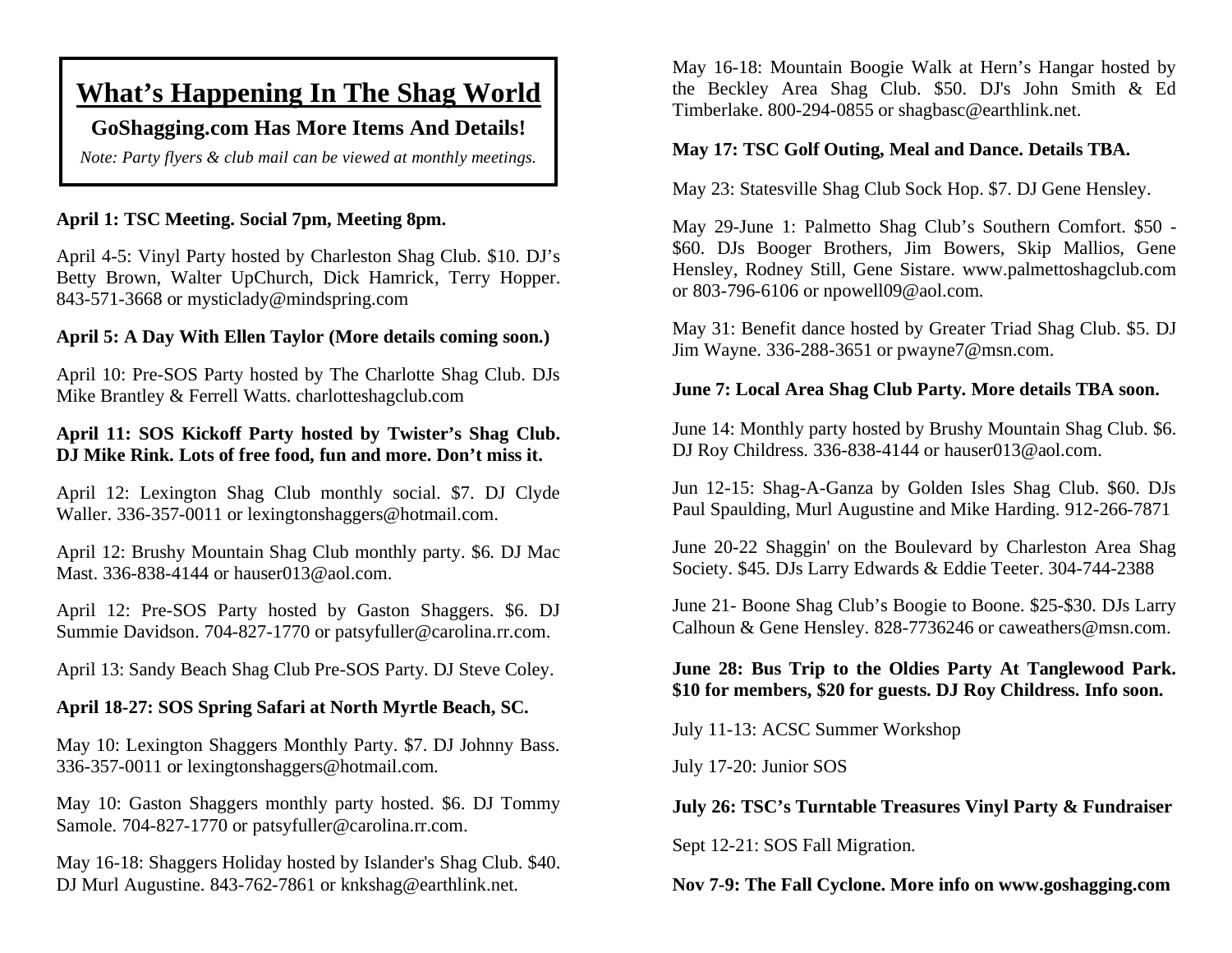## **This Month's Birthdays**

| Marcia Felts           | 04/08 | Dennis Kerr          | 04/16 |
|------------------------|-------|----------------------|-------|
| <b>Bob Rea</b>         | 04/09 | <b>Sharon McGraw</b> | 04/17 |
| <b>Gwen Weddington</b> | 04/09 | Rees Brody           | 04/18 |
| Sue Davidson           | 04/10 | Allen Brown          | 04/19 |
| Sabra Eubanks          | 04/10 | Deborah Weise        | 04/19 |
| Ross Eason             | 04/11 | Linda Waugh          | 04/22 |
| Ann Hargrett           | 04/11 | <b>Rick Thompson</b> | 04/26 |
| <b>Teresa Sloop</b>    | 04/12 |                      |       |

| Dennis Kerr          | 04/16 |
|----------------------|-------|
| <b>Sharon McGraw</b> | 04/17 |
| Rees Brody           | 04/18 |
| Allen Brown          | 04/19 |
| Deborah Weise        | 04/19 |
| Linda Waugh          | 04/22 |
| <b>Rick Thompson</b> | 04/26 |

## **Next Month's Birthdays**

| <b>Rick White</b>    | 05/01 | <b>Charles Munday</b> | 05/20 |
|----------------------|-------|-----------------------|-------|
| Sandra Williams      | 05/01 | <b>Barb Cella</b>     | 05/21 |
| <b>Sherry Eason</b>  | 05/04 | Roger Lemmond         | 05/21 |
| Robin Tadlock        | 05/04 | <b>Frances Smith</b>  | 05/21 |
| <b>Kathy Cavin</b>   | 05/05 | Mike Holland          | 05/24 |
| Cindy Rea            | 05/06 | <b>Bill Blanton</b>   | 05/27 |
| <b>Betsy Chapman</b> | 05/14 | Gene Sigmon           | 05/28 |
| Jeff Firestone       | 05/15 | Mary Anne Hammond     | 05/31 |
| Ellen Kidda          | 05/16 | Jim Horton            | 05/31 |
| <b>Beth Needham</b>  | 05/19 |                       |       |

**Happy Birthday Marcia. We're not getting older, just better. Love, Mike** 

# **Have You Been To Havana Lately?**

If not, you need to come out and support your shag club, your beach night, and your "home" facility. All your friends will be there having fun. Please join them this Friday!

## **New Members Profiles**

By Tommy & Wilma Laws

**Rick and Sherry White** are looking forward to being a part of TSC Rick enjoys being a referee for basketball, as well as all other sports, working in landscaping, and especially being a grandparent. Sherry enjoys reading, landscaping and being a grandparent. They became interested in the shag dance through some mutual friends and decided to take some dance lessons. They began to enjoy the music, dancing, and making new friends. They took the Beginner I, II, and III lessons at Fat Boys, and had fun while learning. The friendliness of our members and all of the fun things we do made it easy for them to decide to apply for membership. Their interpretation of TSC is, "They are a fun group to be around."

**Clay and Lynn Smith** live in the Stanley area. They have always enjoyed beach music and became interested in learning the shag dance after watching some of the Twister's members at an exhibition at the American Red Cross blood drive in Cornelius. They met some of our members and decided to take our lessons. Their hobbies include golf, music (especially beach) and reading. Clay and Lynn are enjoying the friendliness of all of our members and are looking forward to becoming more involved in TSC.

**Vickie Allen** was reinstated at our last meeting. We are happy to have her back on our roster. She is a definite asset! If you have not had the opportunity to sample Vickie's wonderful cakes, you have missed a treat! Vickie became interested in the shag dance about eight years ago when a friend invited her to go out and watch some shaggers dance. She was impressed and decided to take some lessons. However, Vickie had an unfortunate turn of fate and was involved in an automobile accident which resulted in a permanent (spinal/back) injury that prevents her from being as active on the dance floor as she would like to be. She wants us to know that when you see her that she is not "inebriated". She is having a great time, though. When asked why she decided to join Twister's her answer was, "They just have so many things going on all of the time and have so much fun". The Twister's members make me feel at home and that I am part of "The Fun Bunch".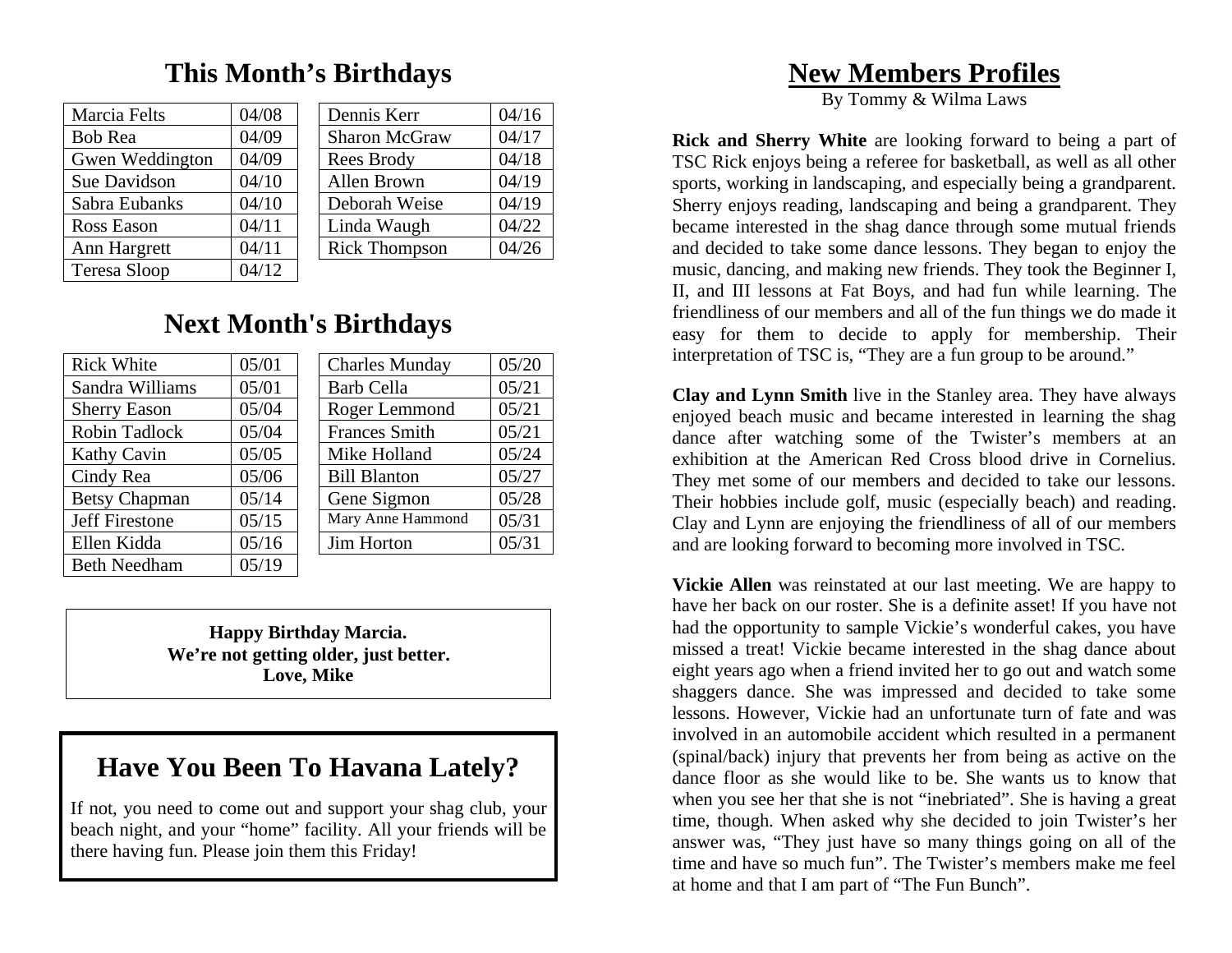### **The Easter Bunny Visits The Day Care**

By Margaret Hutson

On Thursday March 20th, TSC's Sharon Abernathy visited the Davidson Cornelius Day Care as the Easter Bunny. Margaret Hutson, a.k.a. the Bunny's helper, gave each child a bag of Easter treats. After the Bunny gave out tootsie pops, a story was read to each age group. This was the first visit of its kind to the Day Care. Thanks go to the members who donated change for these Day Care events. Sharon and Margaret both had a blast and hope to be able to do it again next year. To all those that don't know, Sharon really looks good with a pink hat. white floppy ears and a big round fluffy tail. Hope all of you had a great Easter.

### **To My TSC Friends** By Gwen Weddington

Thank you for your acknowledgment of the recent loss of my brother Mitch. He will be missed by my family. Mitch was a special man and only knew love. Please remember my mom in your thoughts and prayers because he had been with her all of his 41 years.

Mitch's death was quite sudden and we had little time to notice everyone .

Thanks for the nice club e-mail. Please share with our shag family and friends how special their prayers and cards are to a heartbroken family.

**"Thank You" to everyone who contributed to this issue of the TSC News. Your fellow members appreciate your efforts. The deadline for the next issue is April 16.** 

### **Raleigh's Cabin Fever Throwdown**

Jim & Ann Horton

We had the pleasure of going to the Raleigh Shag Club Cabin Fever Throwdown on February 24th. This was a fundraiser for Hospice of Wake County.

The event was held at the North Raleigh Hilton. There were two large dance floors and they said there were 1,600 people coming and going throughout the day!

They had the Band of Oz, The Fantastic Shakers, The Coastline Band with Craig Woolard, and Angel Rissoff. The bands donated their performances to the fundraiser.

There was a silent auction with many items to bid on. There was also a cruise auctioned off (www.thebeachmusiccruise.com). The Coastline Band, Sea Cruz and Band of Oz will be on it.

There was barbeque provided by Red, Hot and Blue. There was also a cash bar.

Don Bunn had his dance troop perform. These are a group of adults who had taken shag lessons from Don and now go out and shag at various events like nursing homes, etc.

In addition, a group of junior shaggers performed and amazed us all! It's amazing to see how dedicated and skilled they are at such a young age.

There was some line dancing there, of course. We did the Cupid Shuffle and the Tush Push.

Lynn Bullard, a fellow-member of Twister's was there. Her sister lives in Raleigh and shags with the Raleigh Shag Club. Thank goodness her sister got there early and saved us seats!

We had a wonderful time dancing to the live music!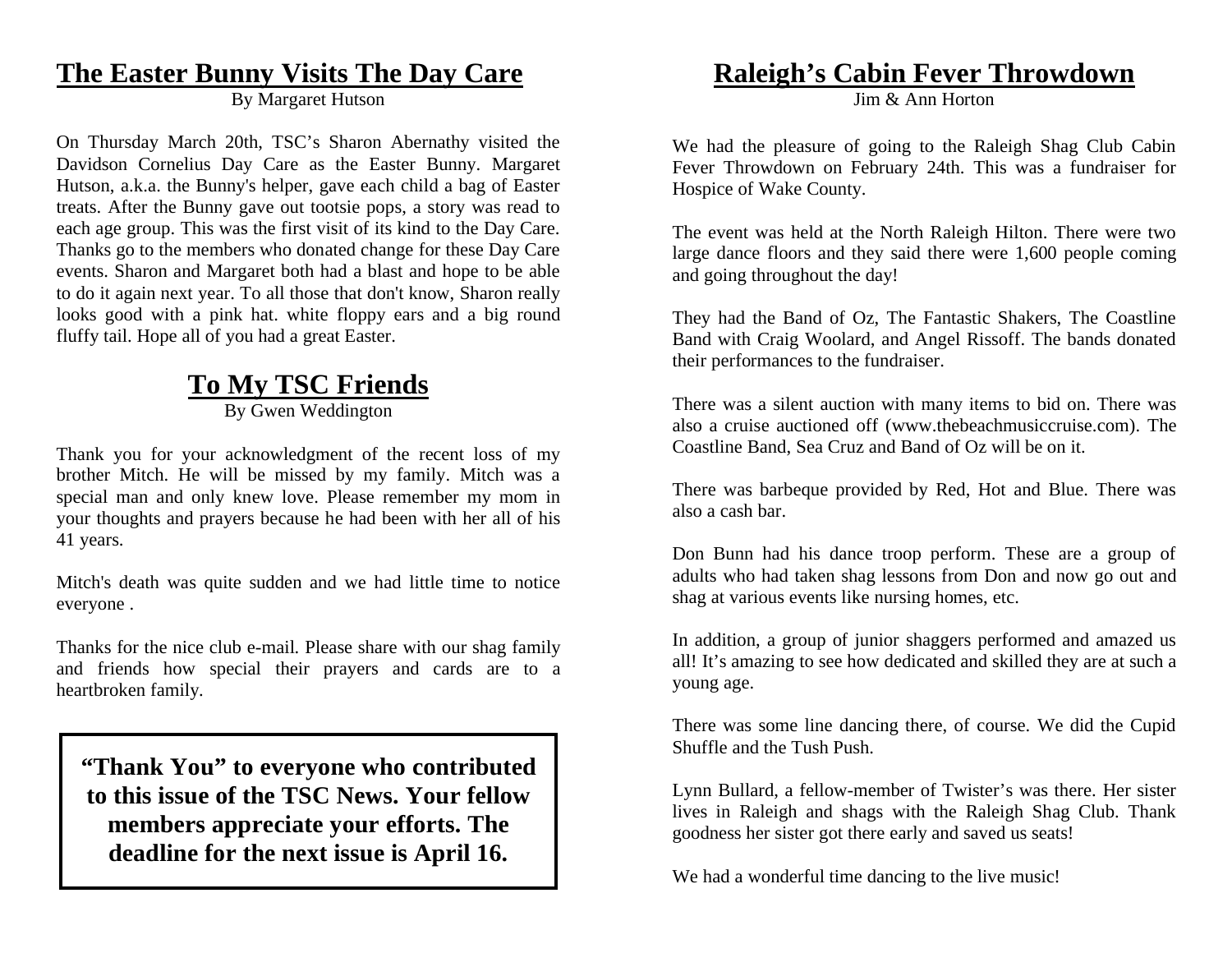### **The Bowling Party Was A Hoot**

By Charles Binder

If you haven't already been aware, any place a bunch of Twister's members go there is bound to be some high times and lots of fun.

It certainly happened with the Bowling Party at Northcross Lanes. Twenty-one partiers showed up. Once they got their bowling shoes on and found their perfect bowling ball, the party began.

There was a lot of hooting and hollering going on, especially the group that was on the end lanes. They made so much noise any time one of their bowlers did something good, they completely distracted those nearby. (That's my excuse for why I barely broke one hundred.)

Some of us did manage to break into triple digits. We determined that beer was great for improving your game and for forgetting the occasional gutter ball. We gave many "high fives" to companions that knocked down lots of pins and commiserated with those that missed those frequent splits.

In all it was a great time, the only thing that would improve it would be to get more TSC members out there!

## **The Fun Bunch Bowls**

By Nancy Massengill

On Sunday March  $9<sup>th</sup>$ , twenty-one members of TSC met at Northcross Lanes at the Lake in Cornelius to bowl. We had some experienced bowlers as well as some newbies.

A great time was had by all! Those of us who were bowling together on lanes 21 and 22 decided that we were definitely "The Fun Bunch" as we cheered each other on whether it was for strikes, spares, or just knocking down pins.

We look forward to more events to further our camaraderie. We would also like to thank Kay Howard for coming to cheer us on.

## **The Annual Bowling Party**

By Rees Brody

Nancy and I could not decide whether or not to go to the bowling party. I think I've been bowling twice since college. At the last minute we made the decision to go and if nothing else just socialize and watch others bowl.

We got there right at 2pm and noticed that Twister's had already formed teams. This was good as we were starving. We picked up bowling shoes and then each ordered a loaded, foot-long hotdog.

The thought was we would watch the first game and then consider the second. Well, as we were walking over with the hotdogs, Mike and Brian hollered to us that we were up next.

My futile response was that we'd catch the second game. They said they would wait, but to hurry up and get ready.

After scrambling to put the shoes on, I rushed over to the lane, and had to borrow somebody's ball. I don't know whose ball it was, but I'd like to apologize for the chili left in the thumb hole.

Now I've got the ball in hand trying to remember the footwork. Hmmm… upper body and arms still, start with the left foot… one and two… three and four… Uhhh, no, this is not right. Maybe lead with the right foot, push the arm out and start swinging, take four steps. I think that's it!

Well I got the arm swinging and four steps later, "clunk". The delivery was not very graceful, but the ball was rolling.

We wound up bowling three games. Each game did get better, but only slightly. The next morning I realized I had should have stopped at one game. I was stiff and sore throughout the day.

We did have a great time and will probably try to make the event next time. After all, I would hope my score is better next time. Practice should help, I'll just put that on my list of things to do.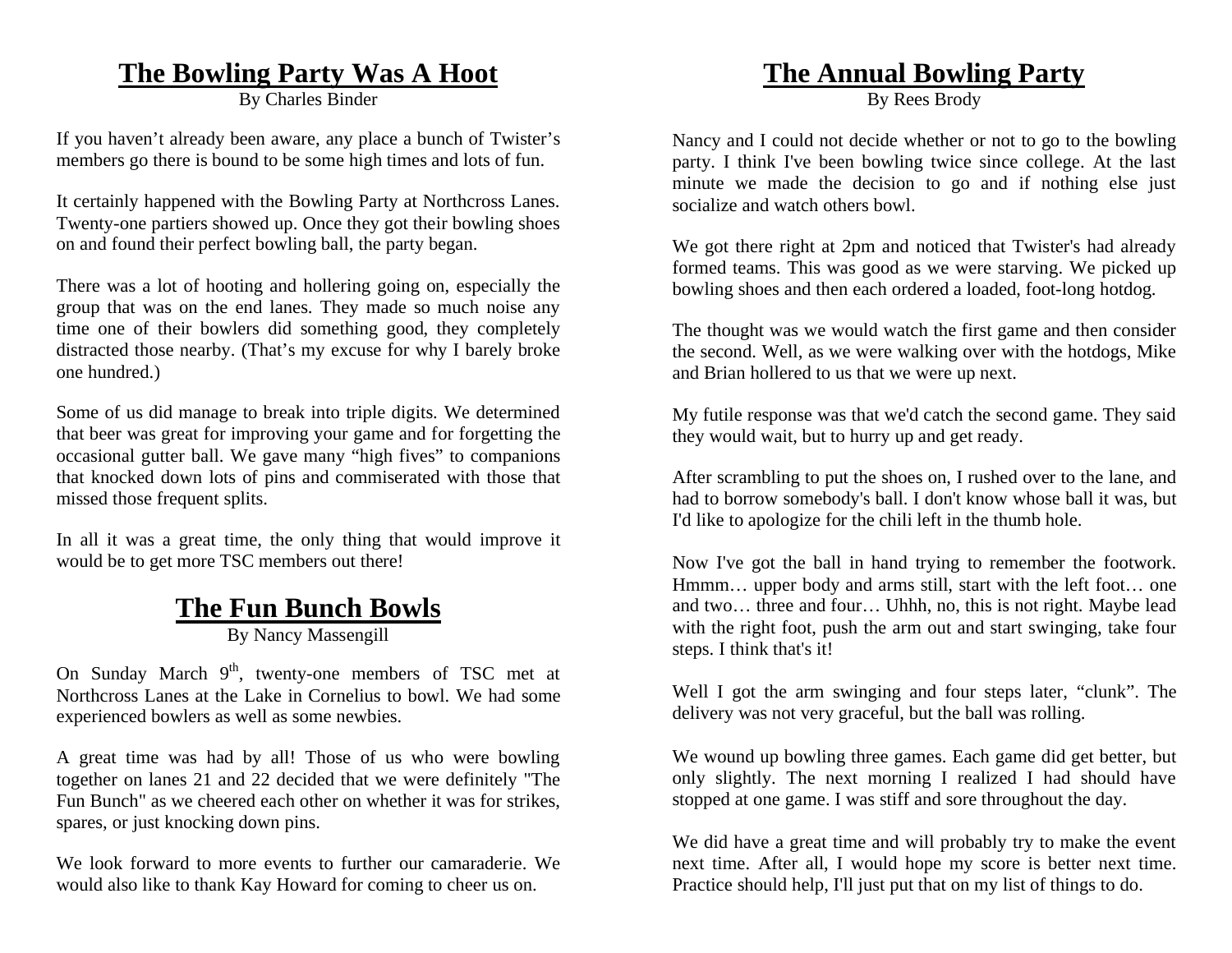### **Recent Dance Lessons**

By Nancy Mass

The March/April set of dance lessons is underway. Thanks to all the folks who have come out and helped for the past few weeks. We have 60 people (21 male and 39 female) in Beginner I, 27 people (12 male and 15 female) in Beginner II and 9 people (4 female and 5 male) in Beginner III lessons.

As you can tell by these numbers, it is imperative that we have not only folks to help move tables and chairs out of the dance area and put them back into position at the end of the lessons, but we also need members to come to help with dance lessons to partner up with the folks who do not have a partner.

In order to continue to have the best lessons around, our club needs to make sure that no one is left standing. If you signed up to help with dance lessons, come on out on Tuesday night and help us make it a success.

## **The Chicken Pickin'**

Jim & Ann Horton

We attended our first-ever "Chicken Pickin'" party at OD. The LNSC is a friendly crowd who knows how to party.

The DJ's did a great job keeping it going late each night, wearing us out! Because of the winter rates, we were able to actually stay at the OD Beach Resort and had a beautiful room right on the ocean. We saw some of our favorite TSC members there; Warren and Greta and Dennis and Frankie. We also saw some great junior shaggers. Later, we saw one of the kids (a seven year old boy) dancing with Ellen Taylor and picking up a complicated step after just one demonstration! Very impressive!

Sam and Lisa West taught us all a new step, "The Sweep", and we have been trying to make it part of our repertoire ever since. We'll let you know if we ever "get it."

## **The 2008 Photography Committee**

Excerpts From A Note By Brian Holt

We have an exciting year ahead and I hope that everyone is as anxious as I am to get started turning all of our fun into "Kodak Moments".

I will not be at the April business meeting. (We will have our first official committee meeting in May.) Here is what the club needs our committee to do in the coming month:

Friday nights at Havana - We need at least 2 volunteers every Friday to take some photos of the fun.

4/1 - One volunteer to take photos of the new members voted in at the monthly meeting.

4/5 - Ellen Taylor Day - Two or three volunteers to take photos of the workshop, the wine tasting and the dance.

4/11 - SOS Pre-Party at Havana - Two or three volunteers to take photos of everyone having fun!

4/18 - 4/27 SOS - Calling all volunteers… this is the big event. We have 10 days of parties, dancing, a beer, wine, shooter party, two tea parties, a golf outing and a parade that will require our expertise.

4/22 - Graduation Night for dance lessons at Fat Boys – One or two volunteers to take photos of the newest graduating class. We also need a volunteer to hook up our DVD player and show our slide show on the big screen TV before and after lessons to encourage the graduates to support and join Twisters.

4/29 Line Dancing at Fat Boys – One or two volunteers to take photos of everyone learning the newest craze.

Remember, even if you aren't on the committee, you can help out!